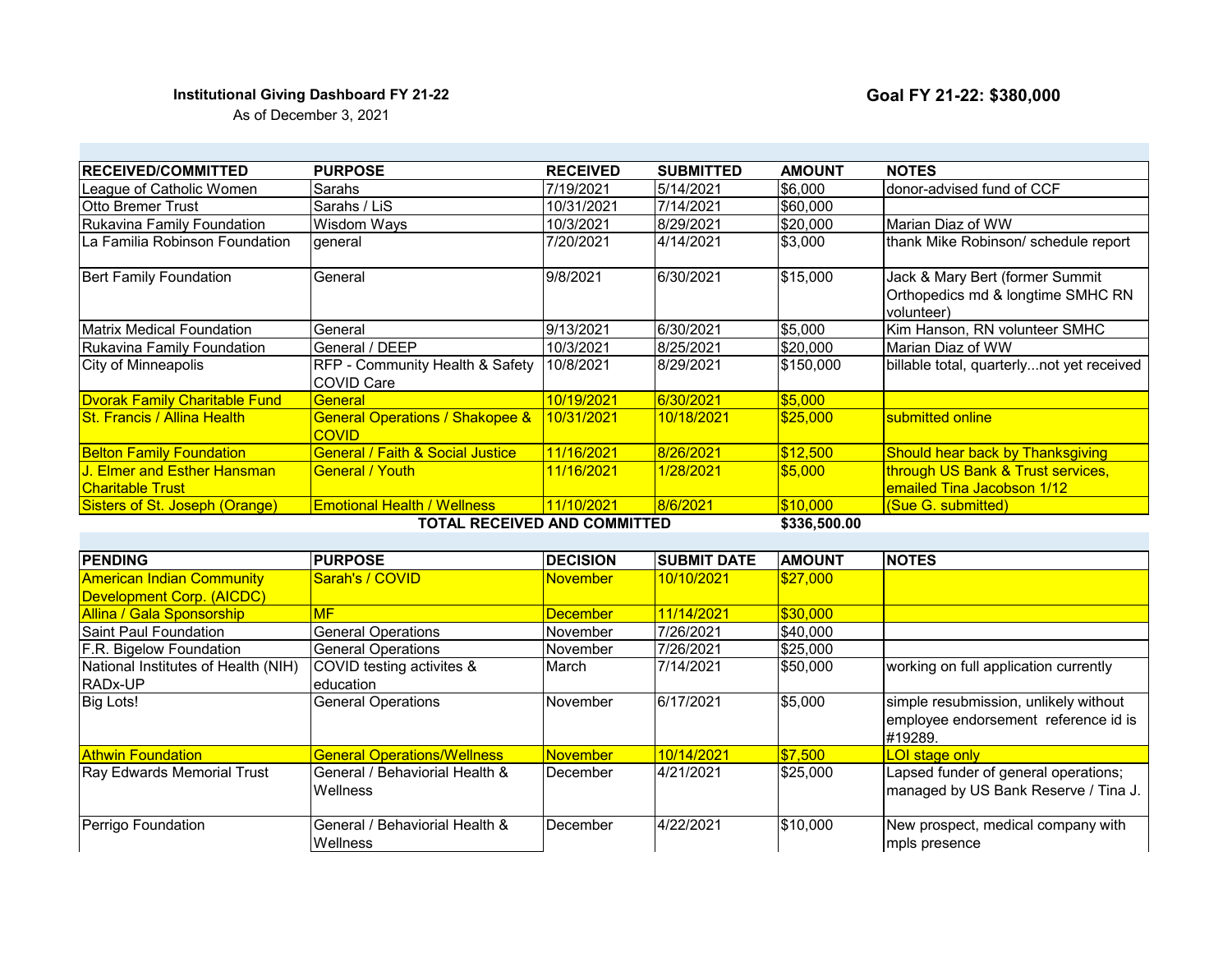| Walter C. Rasmussen / Northeast                      | General Operations                             | December        | 9/9/2021   | \$3,500   | Simple request                                                        |  |
|------------------------------------------------------|------------------------------------------------|-----------------|------------|-----------|-----------------------------------------------------------------------|--|
| <b>IBank Foundation</b>                              |                                                |                 |            |           |                                                                       |  |
| <b>Minnesota Department of Health /</b>              | <b>Contracted Services: COVID</b>              | <b>December</b> | 10/27/2021 | \$50,580  | <b>Special RFP for community services</b>                             |  |
| <b>Office of Rural Health</b>                        | <b>Community Engagement</b>                    |                 |            |           | providers - bid not grant / to increase<br>increase vaccination rates |  |
| <b>Affinity Plus</b>                                 | <b>General Operations</b>                      | <b>December</b> | 10/28/2021 | \$5,000   | new funder prospect, regional bank<br><u>level</u>                    |  |
| <b>Mexican Consulate / BPP</b>                       | <b>COVID traveling outstate</b>                | <b>December</b> | 11/14/2021 | \$31,000  |                                                                       |  |
| Elizabeth C. Quinlan Foundation                      | General Operations / Renewal<br>Request        | February        | 8/30/2021  | \$5,000   | first year back from last funder in 2020                              |  |
| <b>The Lawrence Foundation</b>                       | <b>General Operations</b>                      | <b>February</b> | 10/28/2021 | \$5,000   | new funder prospect, national level                                   |  |
| <b>AmFund Golden Pear Award</b>                      | <b>General Operations and Event</b><br>Support | <b>January</b>  | 10/19/2021 | \$10,000  | submitted online                                                      |  |
| Cigna Foundation                                     | <b>General Operations/Wellness</b>             | April           | 9/24/2021  | \$50,000  | includes mental health; chronic disease                               |  |
| <b>Richard M Schulze Family</b><br><b>Foundation</b> | <b>LOI / General Operations</b>                | <b>May</b>      | 11/17/2021 | \$50,000  | <b>LOI only</b>                                                       |  |
| <b>Delta Dental of Minnesota</b>                     | <b>Oral Health Care</b>                        | <b>May</b>      | 11/17/2021 | \$25,000  | Loi only                                                              |  |
| <u>lFoundation</u>                                   |                                                |                 |            |           |                                                                       |  |
| DonorView                                            | <b>CHWs</b>                                    | <b>February</b> | 11/22/2021 | \$7,500   | form submission online                                                |  |
|                                                      | <b>TOTAL PENDING</b>                           |                 |            | \$462,080 |                                                                       |  |

**TOTAL PENDING**

| <b>DECLINED</b>                                                | <b>PURPOSE</b>                                    | <b>REJ. DATE</b> | <b>SUBMIT DATE</b> | <b>AMOUNT</b>   | <b>INEXT STEPS</b>                                                                                                                  |
|----------------------------------------------------------------|---------------------------------------------------|------------------|--------------------|-----------------|-------------------------------------------------------------------------------------------------------------------------------------|
| <b>Burns Family Foundation</b>                                 | <b>General / Renewal Request</b>                  |                  | 4/14/2021          | \$5,000         | Need to connect directly with someone<br>but have been unable to reach                                                              |
| <b>Major League Baseball / Healthy</b><br><b>Relationships</b> | <b>Emotional Health / Wellness</b>                | 11/9/2021        | 8/31/2021          | \$50,000        | Tony Oliva was at one of our<br>vaccination clinics, but alas                                                                       |
| AstraZeneca                                                    | General / Behaviorial Health &<br><b>Wellness</b> | 10/4/2021        | 7/15/2021          | \$25,000        | "more than 1300 extremely highly<br>qualified applications which were<br>blinded and reviewed by our internal<br>review committee." |
| Max and Victoria Dreyfus<br>lFoundation                        | <b>General Operations / New</b>                   | 9/15/2021        | 5/9/2021           | \$20,000        | new funder prospect, national level                                                                                                 |
| Ameripirse Foundation                                          | General / Emergency Asst.                         | 9/14/2021        | 5/13/2021          | \$10,000        | lemail stated that SMHC is not a fit for<br>their priorities                                                                        |
| <b>TEGNA Foundation</b>                                        | CoVID Cares Ace / SEAF & CHWs 6/30/2021           |                  | 6/30/2021          | $\sqrt{$7,500}$ | very local to Golden Valley / disaster<br>Irelief                                                                                   |
| <b>Target Foundation</b>                                       | General / SEAF                                    | 7/13/2021        | 5/27/2021          | \$20,000        | Not a likely funder but worth trying /                                                                                              |
| Andersen Corporate Foundation                                  | <b>General Operation</b>                          | 7/13/2021        | 6/30/2021          | \$50,000        | Cold solicitation, but good fit                                                                                                     |
| <b>WCA Foundation (of TMF)</b>                                 | <b>Womens Clinics</b>                             | 7/14/2021        | 6/30/2021          | \$25,000        | Unlikely given WCA's anti-religion bias,<br>but worth tryingawait decision                                                          |